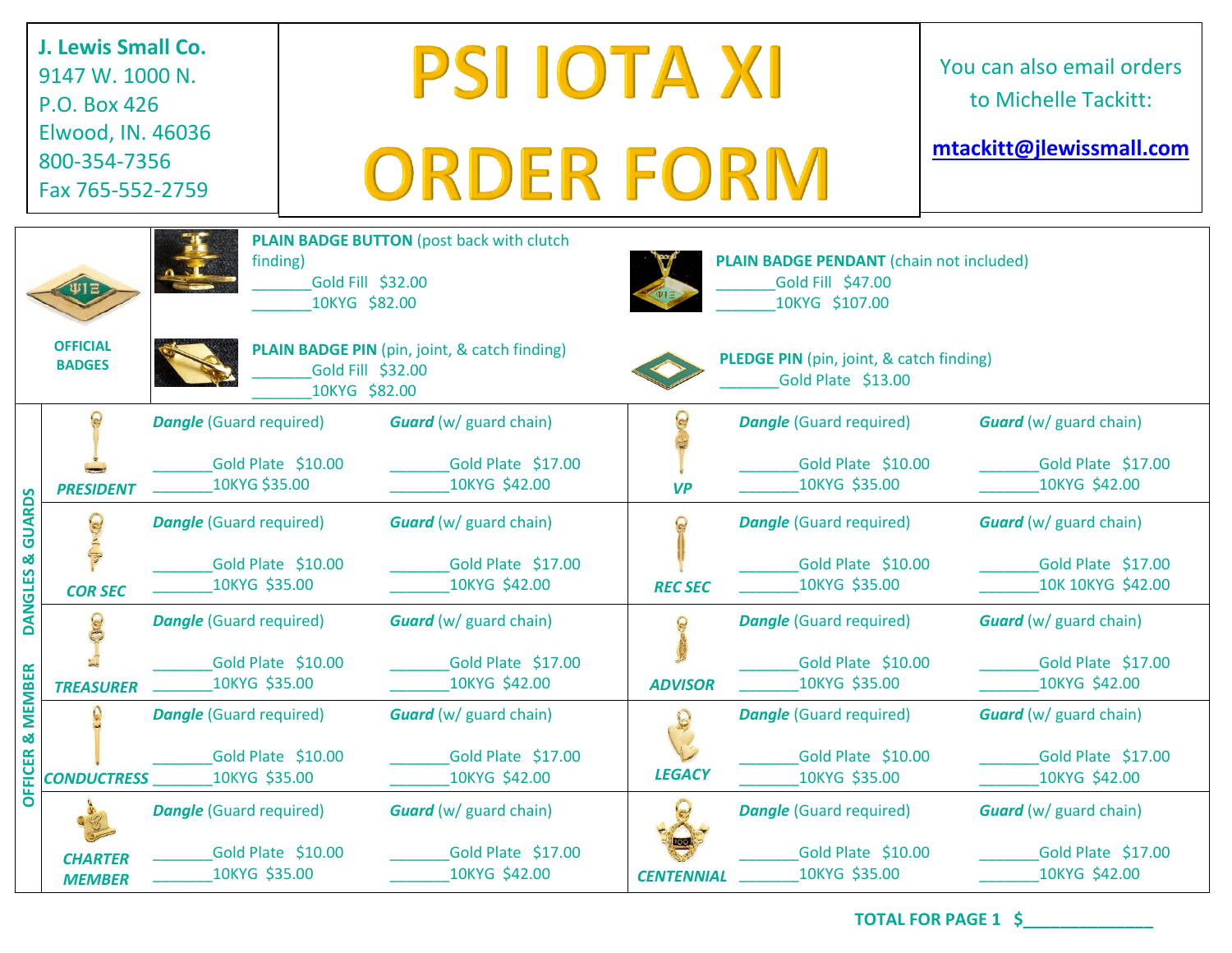| $\circ$                                                                                                                                                                                                                                                                                           | <b>10 YR (Purple Ultralite CZ)</b><br>Gold Plate \$17.00 |                                                       | 20 YR (Aqua CZ)<br>Gold Plate \$17.00 |                                             |  | 25 YR (Blue Spinel CZ)<br>Gold Plate \$17.00    | <b>60 YR</b><br>(White/Clear<br>Diamond CZ) |
|---------------------------------------------------------------------------------------------------------------------------------------------------------------------------------------------------------------------------------------------------------------------------------------------------|----------------------------------------------------------|-------------------------------------------------------|---------------------------------------|---------------------------------------------|--|-------------------------------------------------|---------------------------------------------|
| <b>YEAR GUARDS</b>                                                                                                                                                                                                                                                                                |                                                          | <b>30 YR (Green Emerald CZ)</b><br>Gold Plate \$17.00 |                                       | 40 YR (Red Garnet CZ)<br>Gold Plate \$17.00 |  | 50 YR (12 pp White Pearl)<br>Gold Plate \$22.00 | Gold Plate \$27.00                          |
| <b>PAST CHAPTER PRESIDENT GUARD</b><br>(pin backing w/ guard chain)<br><b>PSI OTE OF THE YEAR</b> (chain/bracelet not included)<br>Gold Fill \$35.00<br>Sm (nickle sz) GP $$40.00$<br>Engraving on back:<br>10KYG \$70.00<br>Lg (quarter sz) GP $$43.00$<br>(specify year)<br>PSI OTE OF THE YEAR |                                                          |                                                       |                                       |                                             |  |                                                 |                                             |

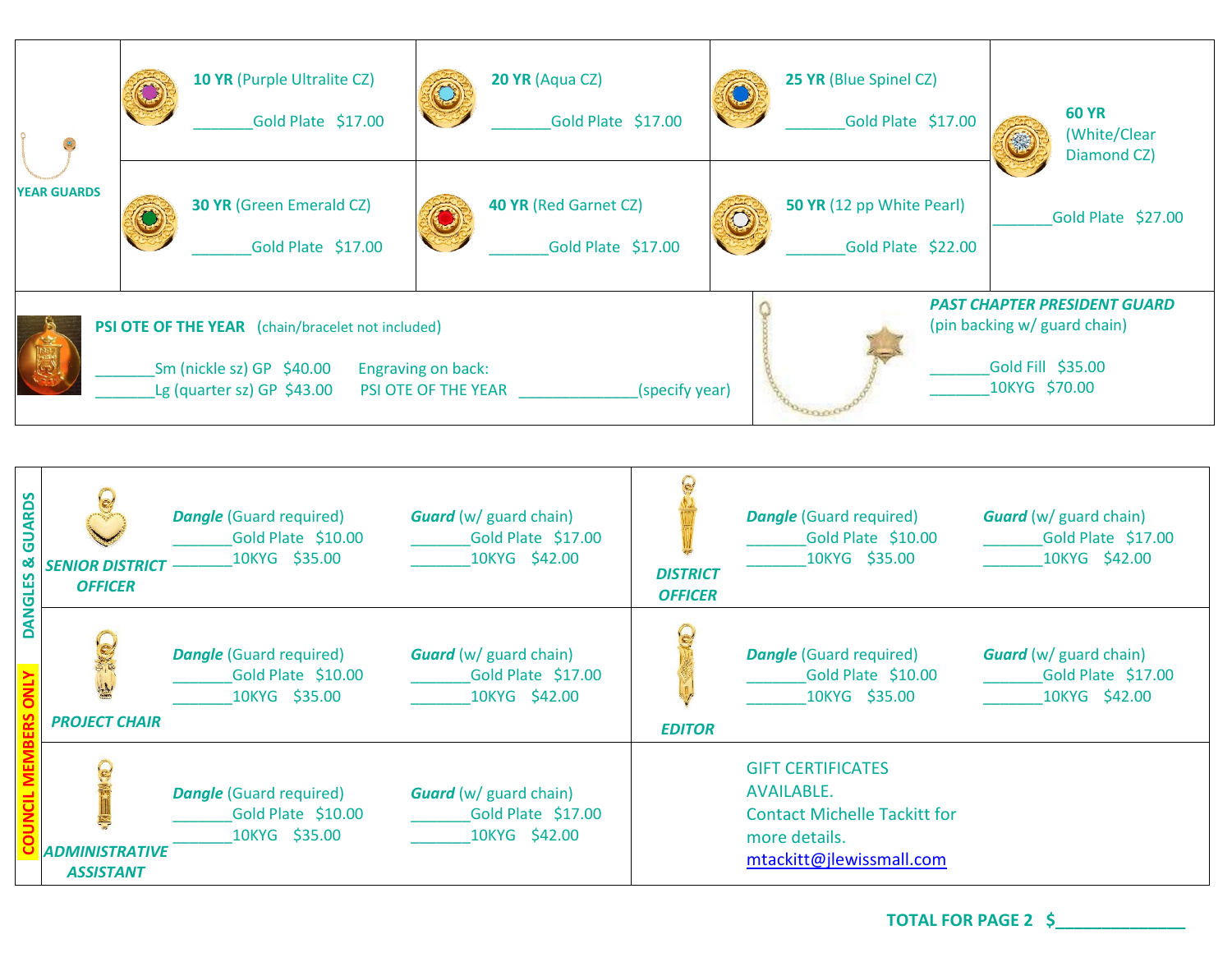| <b>BRACELETS:</b><br><b>7 VERTICAL GREEK LETTER</b>     |                                                                                                                                                                                | <b>1 VERTICAL GREEK LETTER</b><br><b>&amp; 2 FAUX PEARLS</b>                                                                                                                   | <b>ALTERNATING VERTICAL GREEK LETTER</b><br><b>&amp; FAUX PEARL</b>                                                                                                                                                                                   | <b>3 VERTICAL GREEK LETTER</b><br><b>&amp; 8 FAUX PEARL</b>                                                                                                                 |  |
|---------------------------------------------------------|--------------------------------------------------------------------------------------------------------------------------------------------------------------------------------|--------------------------------------------------------------------------------------------------------------------------------------------------------------------------------|-------------------------------------------------------------------------------------------------------------------------------------------------------------------------------------------------------------------------------------------------------|-----------------------------------------------------------------------------------------------------------------------------------------------------------------------------|--|
|                                                         | Gold Plate \$155.00<br>Sterling Silver \$190.00                                                                                                                                | Gold Plate 75.00<br>Sterling Silver \$85.00                                                                                                                                    | Gold Plate \$120.00<br>Sterling Silver \$140.00                                                                                                                                                                                                       | Gold Plate \$115.00<br>Sterling Silver \$130.00                                                                                                                             |  |
| Yellow Rose Watch in Gift Tin<br><b>Sale!!!</b> \$45.00 | <b>YELLOW ROSE</b><br><b>WATCH</b><br>w/GIFT TIN<br>\$25.00<br><b>Stainless Steel</b><br>Water<br>Resistant<br>Watch says:<br><b>PSI IOTA XI</b><br><b>Making a Difference</b> | CONDOCTO<br><b>PIX LETTER ROUND CHARMS</b><br>(chain/bracelet not included)<br>GP \$20.00<br>w/Enamel \$25.00<br>WF \$20.00 w/Enamel \$25.00<br>w/Enamel \$35.00<br>SS \$30.00 | <b>SMALL VERTICAL or</b><br><b>STAGGERED</b><br><b>GREEK LETTER</b><br><b>CHARMS</b><br>(chain/bracelet not included)<br>Gold Plate \$20.00<br>White Finish \$20.00<br>Sterling Silver \$25.00<br>10K Yellow Gold \$75.00<br>14K Yellow Gold \$119.00 | <b>CHAPTER</b><br><b>GUARD</b><br><b>Single Letter:</b><br>Gold Plate \$20.00<br>10K Yellow Gold \$40.00<br>Double Letter:<br>Gold Plate \$30.00<br>10K Yellow Gold \$60.00 |  |
| *no warranty                                            |                                                                                                                                                                                |                                                                                                                                                                                | Circle choice: VERTICAL STAGGERED                                                                                                                                                                                                                     | <b>Specify Chapter:</b>                                                                                                                                                     |  |
|                                                         | <b>LARGE PIX CREST</b><br><b>CHARM or PIN or BUTTON</b><br>(circle one)<br>(chain/bracelet not included with charm)<br>Sterling Silver \$51.00                                 | 10K Yellow Gold \$217.00                                                                                                                                                       |                                                                                                                                                                                                                                                       |                                                                                                                                                                             |  |
|                                                         | <b>SMALL STAGGERED or HORIZONTAL</b><br><b>GREEK LETTER</b><br><b>BUTTON or PIN</b><br>Gold Plate \$26.00<br>Gold Plate w/Synthetic Stones \$36.00                             | <b>STERLING SILVER EARRINGS</b><br><b>on SILVER PLATE EARWIRES</b><br>(VERTICAL & STAGGARED)<br><b>AB</b><br>\$55.00/PAIR                                                      | <b>GREEK LETTER RD CHARM</b><br>(chain/bracelet not included)<br><b>w/ BLACK or GREEN ENAMEL</b>                                                                                                                                                      | <b>ROUND CIRCLE</b><br><b>STAGGERED</b><br><b>GREEK LETTER</b><br><b>CHARM or PIN</b><br>(chain/bracelet not included)                                                      |  |
|                                                         | Gold Plate w/Pearls \$134.00<br>Circle choice: STAGGERED HORIZONTAL                                                                                                            | Circle choice: VERTICAL STAGGARED                                                                                                                                              | Gold Plate \$25.00<br>White Finish \$25.00<br>Sterling Silver \$35.00                                                                                                                                                                                 | Gold Plate \$35.00<br>White Finish \$35.00<br>Sterling Silver \$45.00                                                                                                       |  |